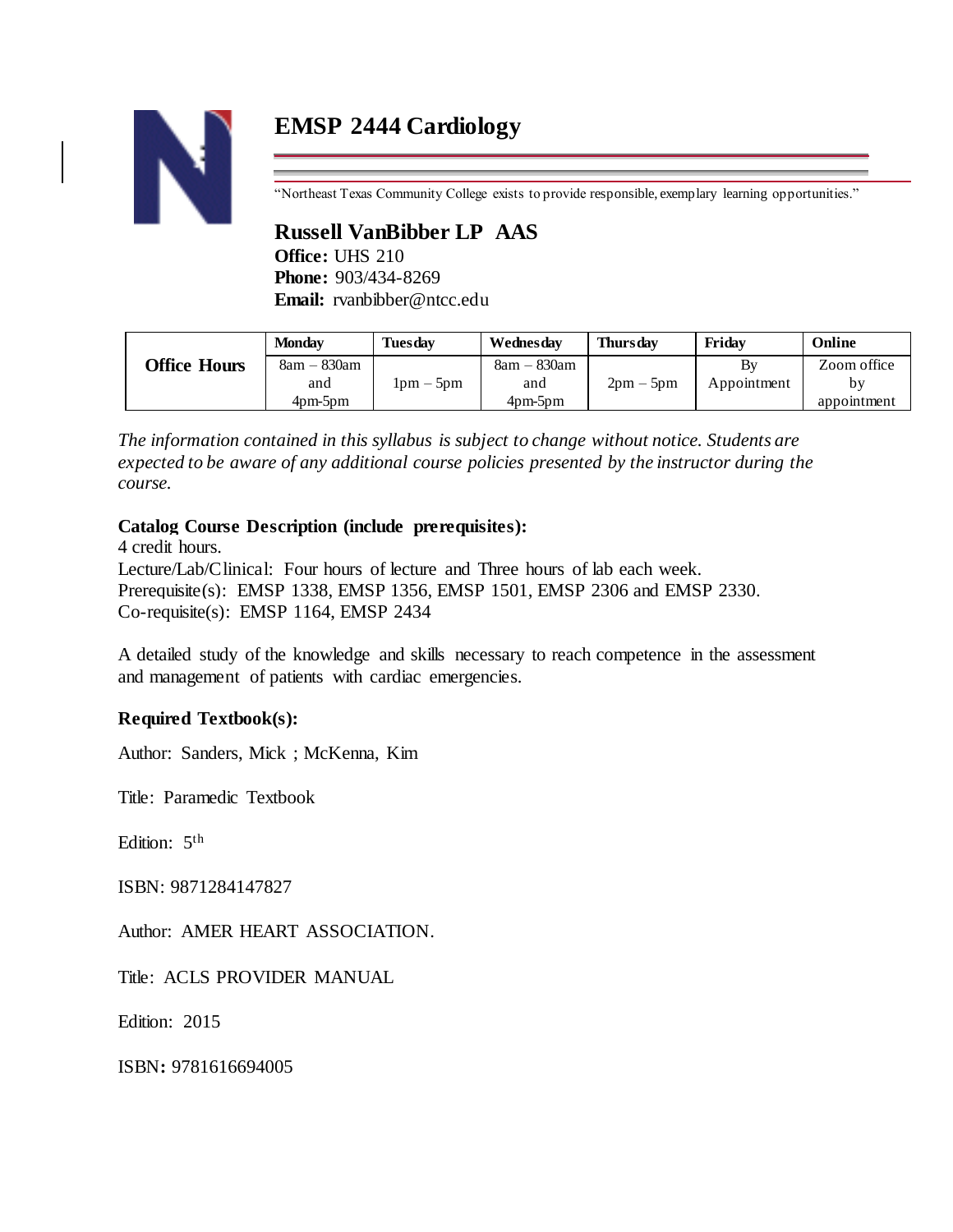#### **Recommended Reading(s):**

Paramedic Textbook Chapter 21 and 47

#### **Student Learning Outcomes:**

- 1. Integrate pathophysiological principles and assessment findings to formulate a field impression.
- 2. Implement a treatment plan for the cardiac patient.

### **Educational Objectives:**

- 1. Identify risk factors and prevention strategies associated with cardiovascular disease. (pp 709–710)
- 2. Describe the normal anatomy and physiology of the heart. (pp 710–717)
- 3. Discuss electrophysiology as it relates to the normal electrical and mechanical events in the cardiac cycle. (pp 717–725)
- 4. Outline the activity of each component of the electrical conduction system of the heart. (pp 722–725)
- 5. Describe basic monitoring techniques that permit interpretation of an electrocardiogram (ECG). (pp 725–731)
- 6. Explain the relationship of the ECG tracing to the electrical activity of the heart. (pp 731– 736)
- 7. Describe in sequence the steps in ECG interpretation. (pp 736–744)
- 8. Identify the characteristics of normal sinus rhythm. (pp 736–747)
- 9. When shown an ECG tracing, identify the rhythm, site of origin, possible causes, and clinical significance and the prehospital management indicated. (pp 736–748)
- 10. Outline the appropriate assessment of a patient who may be experiencing a cardiovascular disorder. (pp 744–748)
- 11. Describe prehospital assessment and management of patients with selected cardiovascular disorders based on knowledge of the pathophysiology of the illness. (pp 748–805)
- 12. Describe the cause and nature of selected congenital cardiovascular defects. (pp 803–805, 834–836, 843–845, and see Chapter 46, *Neonatal Care*)
- 13. List indications, contraindications, and prehospital considerations when using selected cardiac interventions, including basic life support, monitor-defibrillators, defibrillation, implantable cardioverter defibrillators, synchronized cardioversion, and transcutaneous cardiac pacing. (pp 853–854, 856–861, 863–866)
- 14. List indications, contraindications, dose, and mechanism of action for pharmacologic agents used to manage cardiovascular disorders. (pp 764, 785, 829, 839)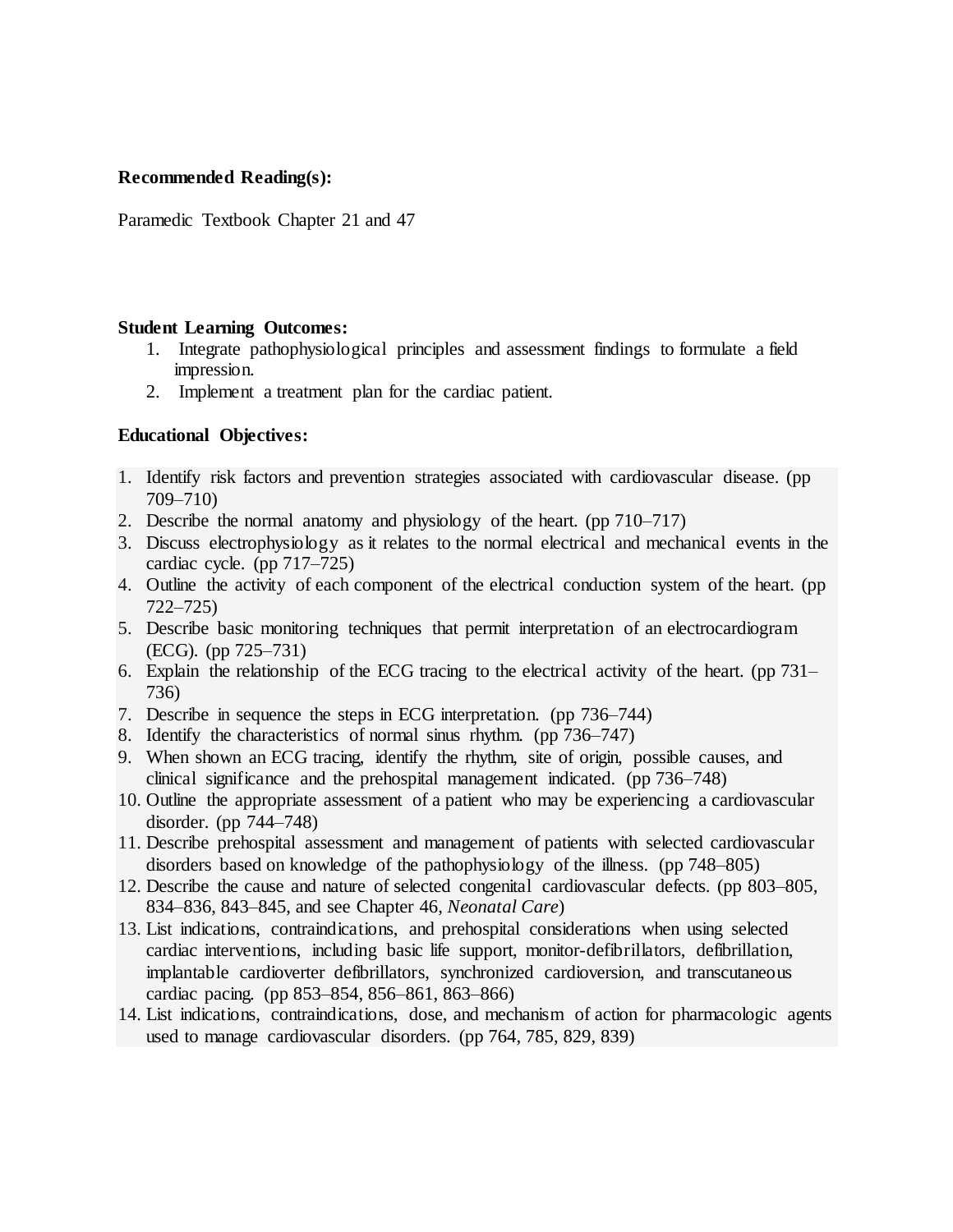#### **Lectures & Discussions:**

Cardiology Lectures will follow the electronic schedule in the Blackboard Portal Start Here folder.

Discussions will be posted in the assignment sections in the Blackboard Portal

### **Evaluation/Grading Policy:**

Grades are issued from the raw score to arrive at a percentage grade and then a letter grade. A grade above the MINIMUM PASSING SCORE MUST be earned on ALL major exams.

The grading scale for ALL EMS courses are:

100 to 91 = A, 90 to 85 = B, 84 to 80 = C = Minimum passing

Below passing 79 to  $70 = D$  69 & below = F

#### **Tests/Exams:**

Periodic daily quizzes will be given at 8:30 am in class. There will be no make-up for daily quizzes. The daily quizzes will cover material from the prior weeks in class and online assignments and lecture.

There will be section exams. You may use non electronic resources (drug cards, textbook and your notes). The exams will be timed approximately 1 minute per question.

There will be a mid-term and a final exam. These high-stakes exams must be taken in class on the scheduled day. No outside resources allowed. Pencil and paper will be provided, for drug calculations, if necessary.

If the exam is missed, with an acceptable reason the exam must be made up within three days of the exam date.

All students will be allowed one retake of the section exams, mid-term, and final if they are not satisfied with the first attempt score. All retake must be requested in person to the instructor and must be taken within three days of the original test date. All retakes must be taken in the NTCC Testing Center.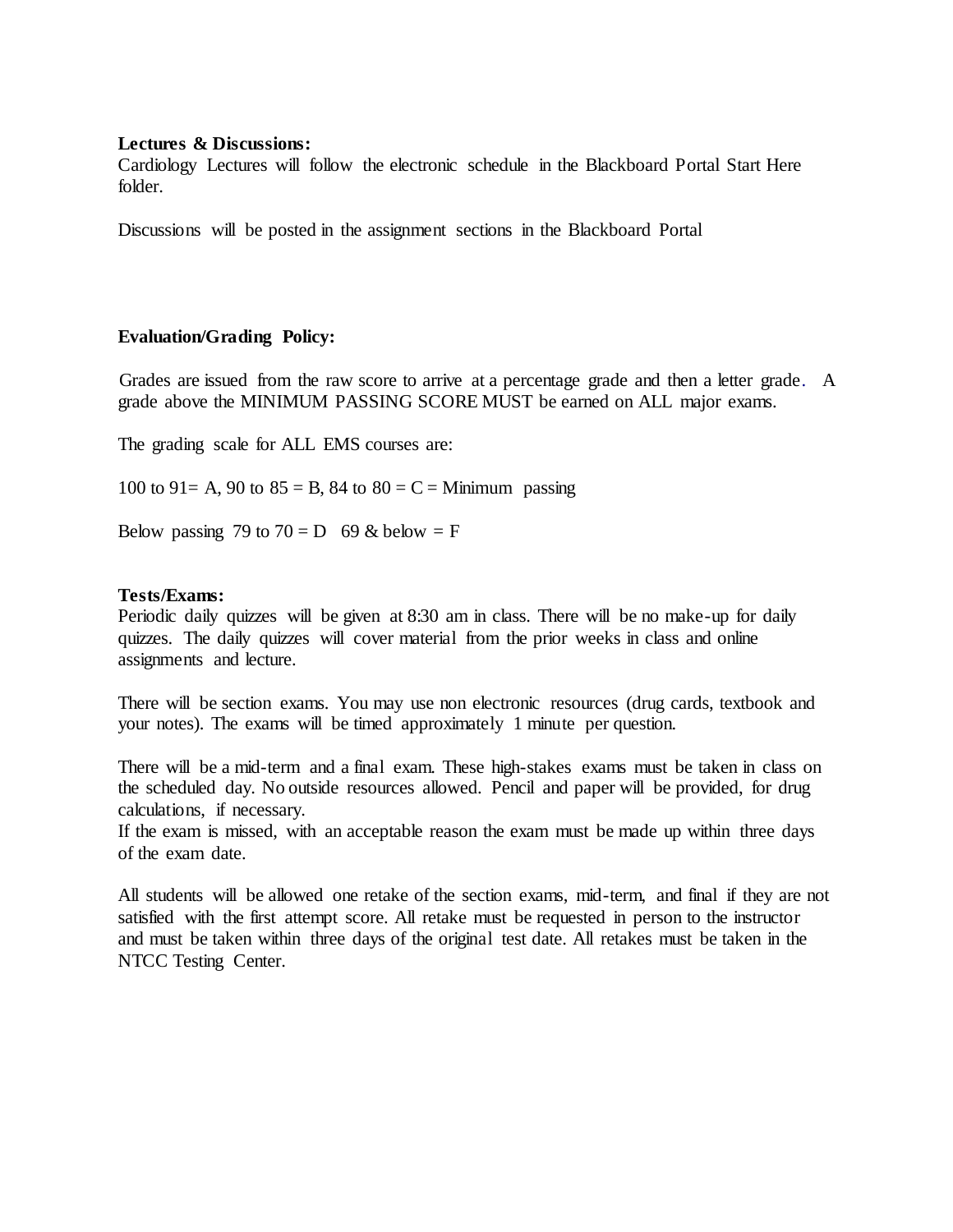#### **Student Responsibilities/Expectations**

This is a hybrid course in EMS Cardiology. Study materials and assignments will be delivered through the Blackboard Learning Management System at NTCC. Students should ensure that they have the appropriate hardware, software, and technical skills for completing all assignments, quizzes, and tests.

Northeast Texas Community College is a "community of scholars." Please remember that you and all of the students in this class are pursuing very important goals in your lives. All colleges and universities must remain diligent in their pursuit of assuring the academic integrity of their courses to maintain their accreditation status with Southern Association of Colleges and Schools and the Texas Higher Education Coordinating Board.

Your success can be maximized and your potential achieved by making the commitment to meet these online expectations: Schedule and plan to complete all lecture and laboratory assignments and submit them when they are due. Be sure to print off the calendar to help you keep up with assignment due dates.

Be sure to do all of your own work. Collusion and plagiarism are acts of academic dishonesty. Work that is copied and pasted directly from any website is not acceptable in any form on any assignment, lab or test. See the Student Handbook, p. 90 for definitions of collusion, plagiarism, and cheating. Infractions can result in severe grading penalties or failure.

The last day to drop the course with a grade of W is Thursday, November 19. If circumstances require you to withdraw from this course, you must do so by that date. It is the student's responsibility to initiate the withdrawal with the registrar's office. Failure to officially withdraw will result in your receiving a grade of F.

### **NTCC Academic Honesty Statement:**

"Students are expected to complete course work in an honest manner, using their intellects and resources designated as allowable by the course instructor. Students are responsible for addressing questions about allowable resources with the course instructor. NTCC upholds the highest standards of academic integrity. This course will follow the NTCC Academic Honesty policy stated in the Student Handbook."

#### **Academic Ethics**

The college expects all students to engage in academic pursuits in a manner that is beyond reproach. Students are expected to maintain complete honesty and integrity in their academic pursuit. Academic dishonesty such as cheating, plagiarism, and collusion is unacceptable and may result in disciplinary action. Refer to the student handbook for more information on this subject.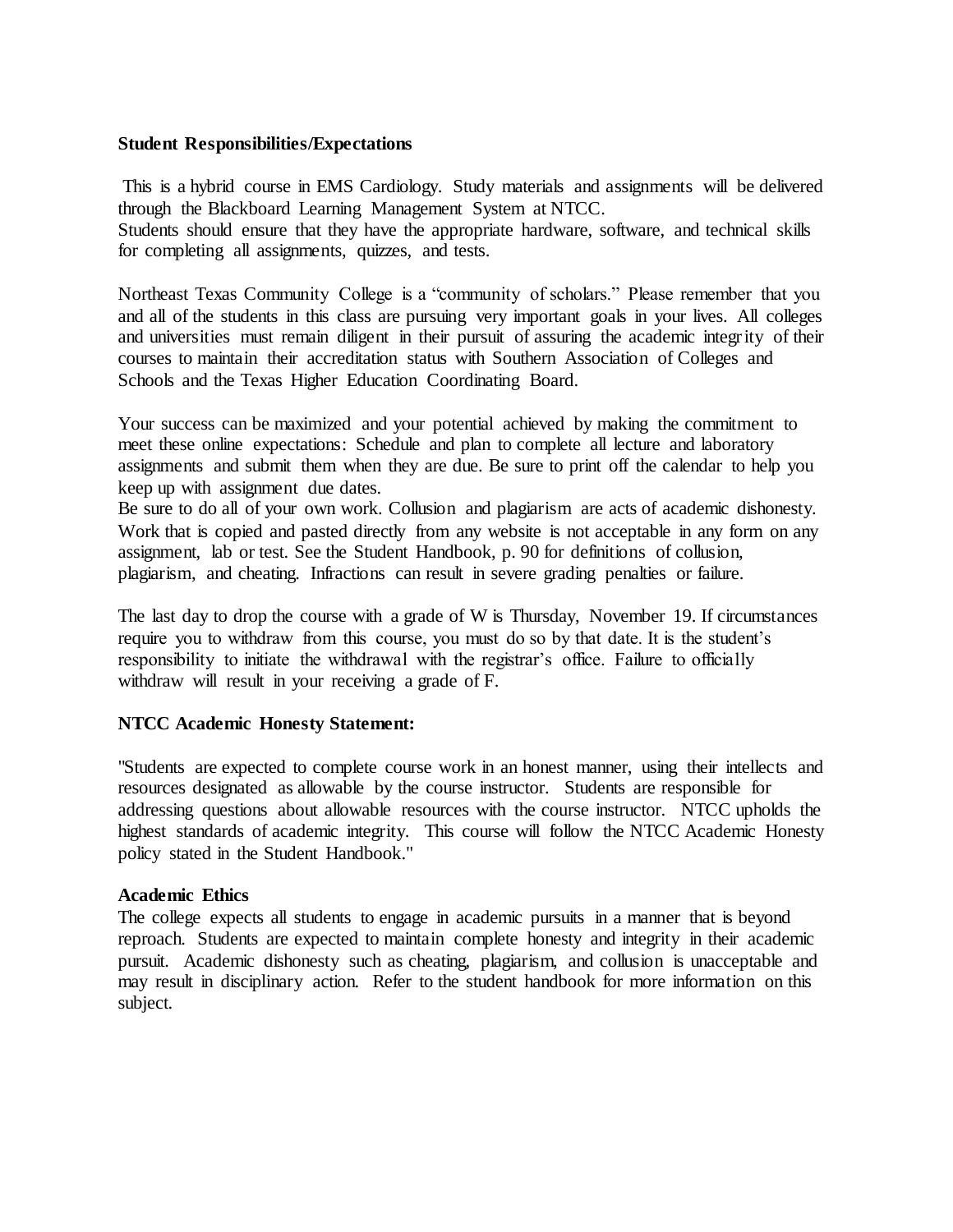#### **ADA Statement:**

It is the policy of NTCC to provide reasonable accommodations for qualified individuals who are students with disabilities. This College will adhere to all applicable federal, state, and local laws, regulations, and guidelines with respect to providing reasonable accommodations as required to afford equal educational opportunity. It is the student's responsibility to arrange an appointment with a College counselor to obtain a Request for Accommodations form. For more information, please refer to the NTCC Catalog or Student Handbook.

### **Family Educational Rights and Privacy Act** (**FERPA**):

The Family Educational Rights and Privacy Act (FERPA) is a federal law that protects the privacy of student education records. The law applies to all schools that receive funds under an applicable program of the U.S. Department of Education. FERPA gives parents certain rights with respect to their children's educational records. These rights transfer to the student when he or she attends a school beyond the high school level. Students to whom the rights have transferred are considered "eligible students." In essence, a parent has no legal right to obtain information concerning the child's college records without the written consent of the student. In compliance with FERPA, information classified as "directory information" may be released to the general public without the written consent of the student unless the student makes a request in writing. Directory information is defined as: the student's name, permanent address and/or local address, telephone listing, dates of attendance, most recent previous education institution attended, other information including major, field of study, degrees, awards received, and participation in officially recognized activities/sports.

## **Course Map**

Cardiology --- EMSP 2444

Integrates assessment findings with principles of epidemiology and pathophysiology to formulate a field impression and implement a comprehensive treatment/disposition plan for a patient with a medical complaint.

Cardiovascular

# Week 1

Anatomy, signs, symptoms, and management of

- Chest pain (pp 747–817, 820–823, 825–827)
- Cardiac arrest (pp 744–748, 784–792, 852–867)

Anatomy, physiology, epidemiology, pathophysiology, psychosocial impact, presentations, prognosis, and management of

## Week 2

- Acute coronary syndrome (p 827)
- Angina pectoris (pp 828–829)
- Myocardial infarction (pp 829–834)

# Week 3

- Heart failure (pp 834–839)
- Nontraumatic cardiac tamponade (pp 840–841)
- Hypertensive emergencies (pp 847–849)